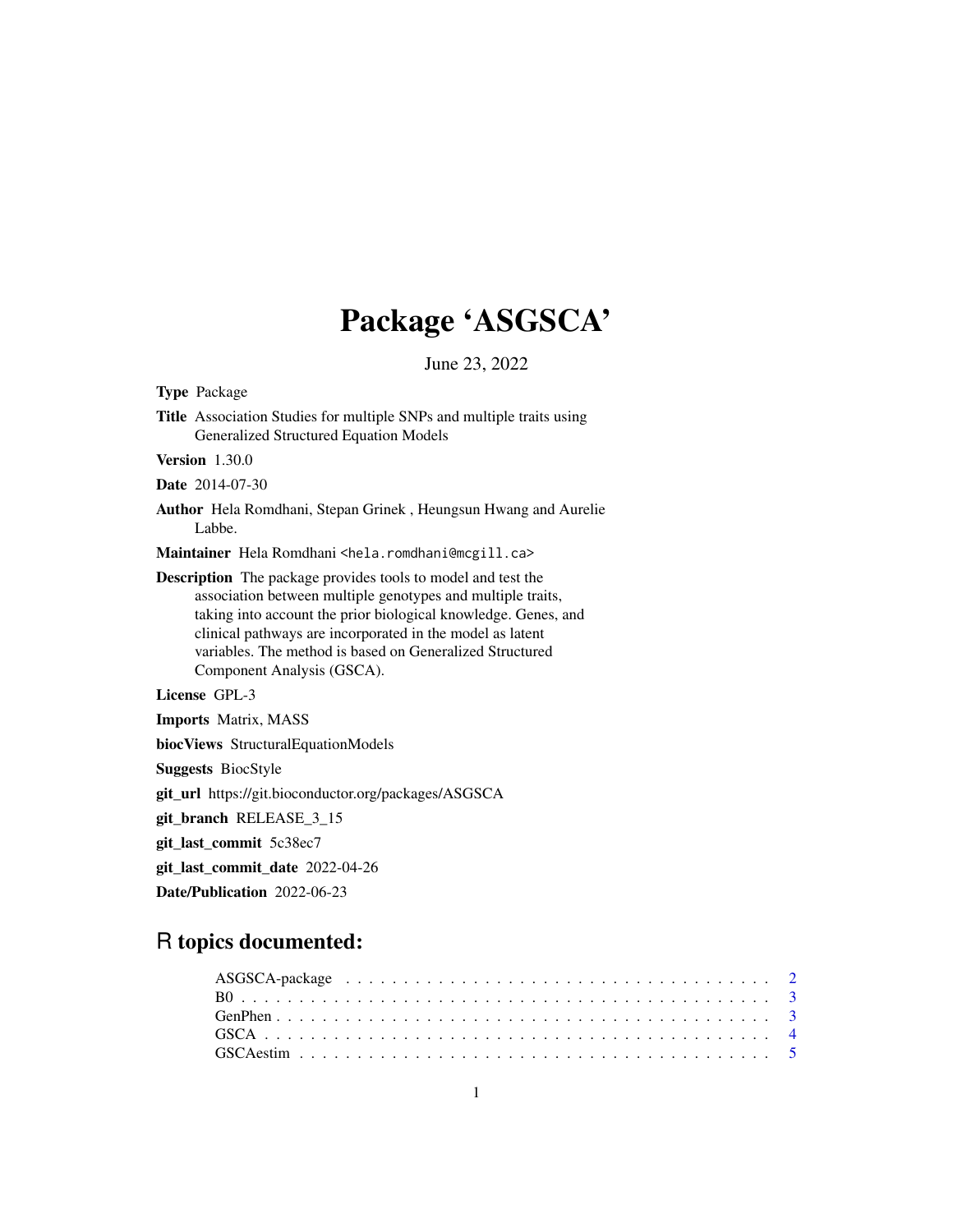<span id="page-1-0"></span>

#### **Index** [9](#page-8-0)

ASGSCA-package *Association Studies for multiple SNPs and multiple traits using Generalized Structured Component Analysis*

#### Description

The package provides tools to model and test the association between multiple genotypes and multiple traits, taking into account the prior biological knowledge. Functional genomic regions, e.g., genes, and clinical pathways are incorporated in the model as latent variables that are not directly observed. The method is based on Generalized Structured Component Analysis (GSCA).

#### Details

| Package: | ASGSCA     |
|----------|------------|
| Type:    | Package    |
| Version: | 1.0        |
| Date:    | 2014-07-30 |
| License: | $GPI - 3$  |

#### Author(s)

Hela Romdhani, Stepan Grinek, Heungsun Hwang and Aurelie Labbe. Maintainer: Hela Romdhani <hela.romdhani@mcgill.ca>

#### References

Romdhani, H., Hwang, H., Paradis, G., Roy-Gagnon, M.-H. and Labbe, A. (2014). Pathway-based Association Study of Multiple Candidate Genes and Multiple Traits Using Structural Equation Models. Submitted.

#### Examples

```
data(GenPhen)
W0 <- matrix(c(rep(1,2),rep(0,8),rep(1,2),rep(0,8),rep(1,3),rep(0,7),rep(1,2)),nrow=8,ncol=4)
B0 <- matrix(c(rep(0,8),rep(1,2),rep(0,3),1,rep(0,2)),nrow=4,ncol=4)
#Estimation only
GSCA(GenPhen,W0, B0,estim=TRUE,path.test=FALSE)
```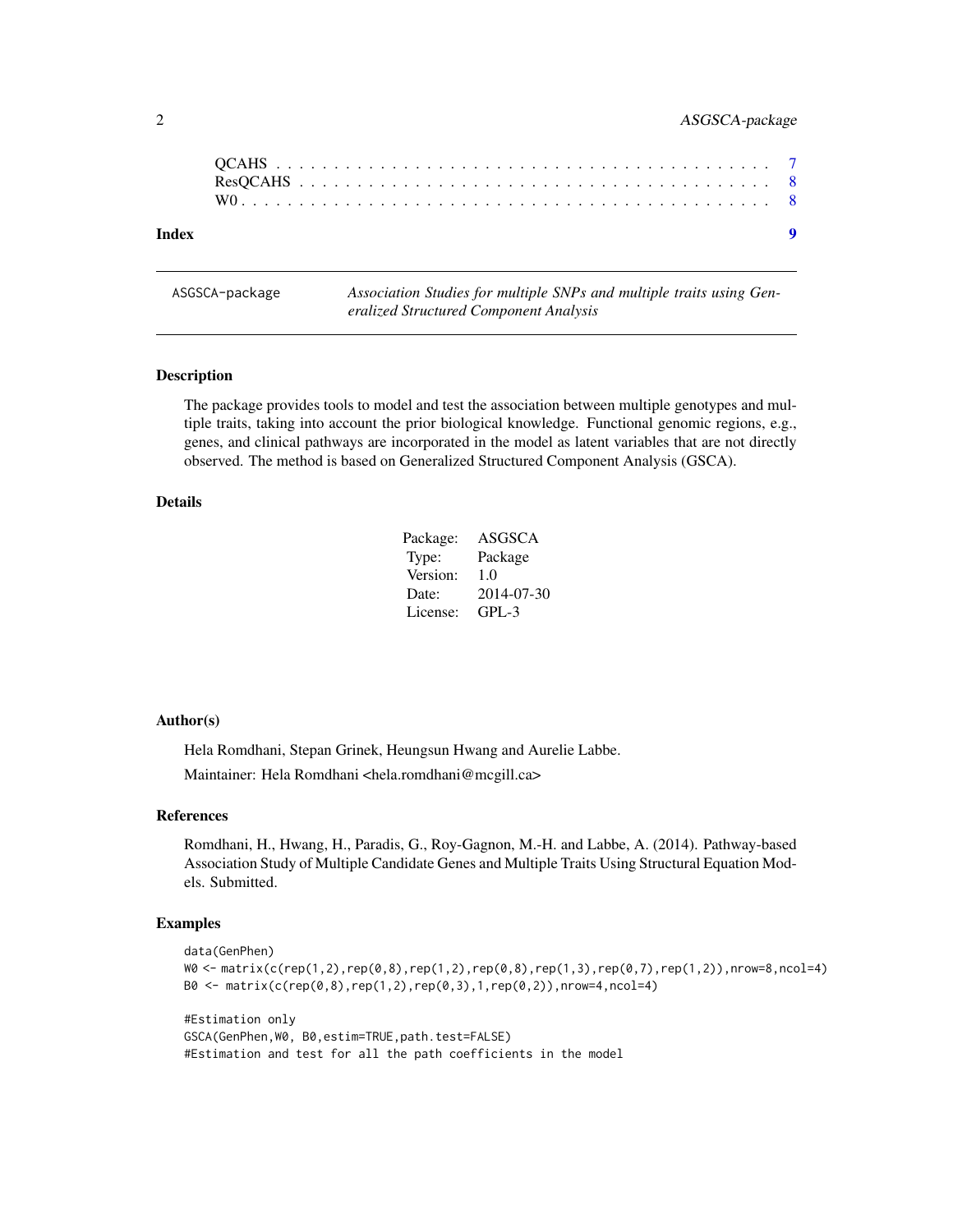```
GSCA(GenPhen,W0, B0,estim=TRUE,path.test=TRUE)
#Test only
GSCA(GenPhen,W0, B0,estim=FALSE,path.test=TRUE)
#Give names to the latent variables
GSCA(GenPhen,W0, B0,latent.names=c("Gene1","Gene2","Clinical pathway 1","Clinical pathway 2"),
estim=TRUE,path.test=TRUE)
#Testing only a subset of path coefficients
GSCA(GenPhen,W0, B0,estim=FALSE,path.test=TRUE,path=matrix(c(1,2,3,4),ncol=2))
```

| B0 | Matrix indicating connections between the latent variables for QC- |  |  |  |  |
|----|--------------------------------------------------------------------|--|--|--|--|
|    | AHS data.                                                          |  |  |  |  |

#### Description

Matrix indicating connections between the latent variables in the path model fitted to QCAHS data, used in the vignette to estimate the path coefficients of the model.

#### Usage

data(B0)

#### Format

A square matrix of dimension 28.

GenPhen *Dataset to test GSCAestim and GSCA functions.*

#### **Description**

Simulated data (for 999 individuals) of 4 SNPs mapped to 2 different genes and 4 traits involved in 2 different clinical pathways. The data is simulated such that one of the traits is involved in both clinical pathways and that one gene is connected to one of the clinical pathways and the other to both of them. See Figure 2, scenario (g), in Romdhani et al. (2014) for details.

#### Usage

data(GenPhen)

#### Format

A data frame of 8 columns and 999 rows.

#### References

Romdhani, H., Hwang, H., Paradis, G., Roy-Gagnon, M.-H. and Labbe, A. (2014). Pathway-based Association Study of Multiple Candidate Genes and Multiple Traits Using Structural Equation Models, submitted.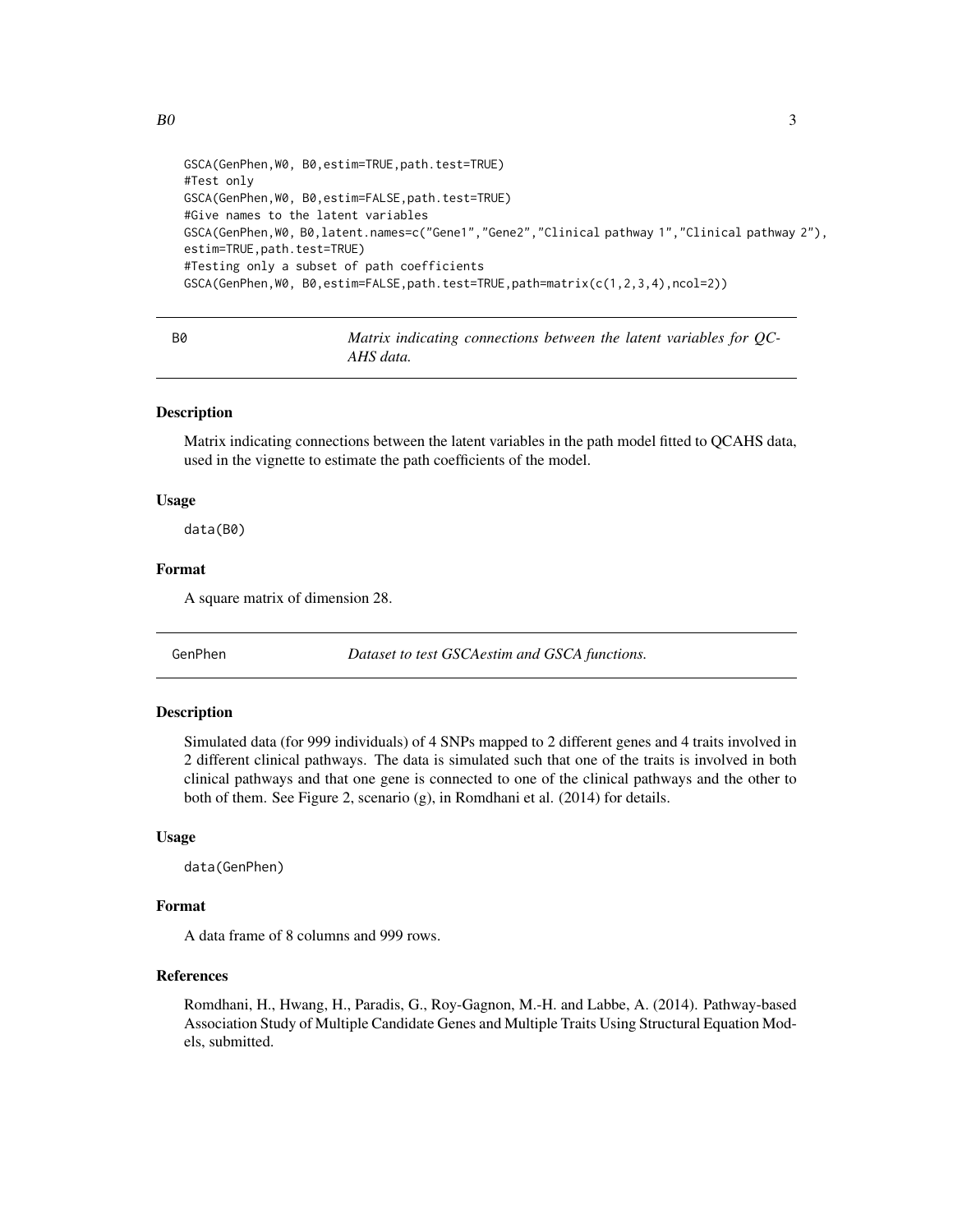<span id="page-3-0"></span>4 GSCA

GSCA *Association test for multiple genotypes and multiple traits using Generalized Structured Component Analysis (GSCA)*

### Description

For a specified structural equation model with latent variables relating the traits and the genotypes, the function GSCA gives estimates of the parameters of the model and performs permutation tests for the association between multiple genotypes and multiple traits (see Romdhani et al., 2014).

#### Usage

GSCA(data,W0, B0,latent.names=NULL,estim=TRUE,path.test=TRUE,path=NULL,nperm=1000)

#### Arguments

| data         | data frame containing the observed variables (genotypes and traits).                                                                                                                                                                                                                                                                                                                                  |
|--------------|-------------------------------------------------------------------------------------------------------------------------------------------------------------------------------------------------------------------------------------------------------------------------------------------------------------------------------------------------------------------------------------------------------|
| WØ           | matrix with 0's and 1's indicating connections between the observed variables<br>(genotypes and traits) and the latent variables (genes and clinical pathways).<br>The rows correspond to the observed variables in the same order as in data;<br>the columns to the latent variables. A value of 1 indicates an arrow from the<br>observed variable in the row to the latent variable in the column. |
| <b>B0</b>    | square matrix with 0's and 1's indicating connections among latent variables<br>(genes and clinical pathways). Both rows and columns correspond to the latent<br>variables. A value of 1 indicates an arrow directed from the latent variable in<br>the row to the latent variable in the column.                                                                                                     |
| latent.names | optional vector of characters containing names for the latent variables that will<br>be displayed in the results. If NULL $c("Latent1", "Latent2",)$ will be used.<br>Default is NULL.                                                                                                                                                                                                                |
| estim        | logical. If TRUE the estimates of the weight and path coefficient are returned.<br>Default is TRUE.                                                                                                                                                                                                                                                                                                   |
| path.test    | logical. If TRUE tests for path coefficients are performed. Default is TRUE.                                                                                                                                                                                                                                                                                                                          |
| path         | an optional matrix with 2 columns indicating particular connections to be tested.<br>Each row contains the indices of the two latent variables (the gene and the clin-<br>ical pathway) corresponding to the connection to be tested. If NULL, the test<br>is performed for all gene-clinical pathway connections specified in the model.<br>Default is NULL.                                         |
| nperm        | number of permutations. Default is 1000.                                                                                                                                                                                                                                                                                                                                                              |

#### Value

If estim is TRUE, returns a list with 2 items:

Weight Matrix of the same dimension as W0 with 1's replaced by weight coefficients estimates.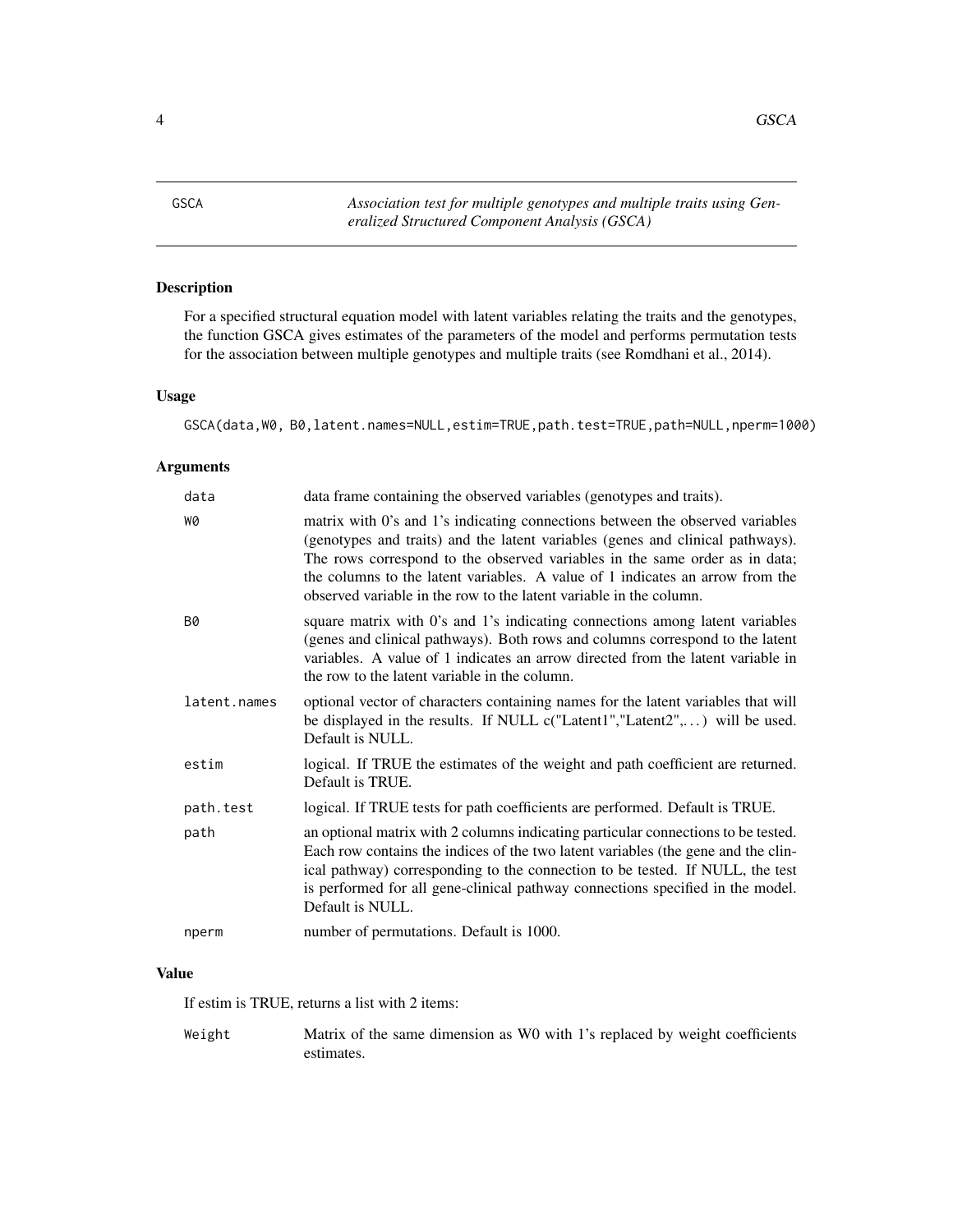#### <span id="page-4-0"></span>GSCAestim 5

Path Matrix of the same dimension as B0 with 1's replaced by path coefficients estimates.

If, path.test is TRUE and path is NULL, the function returns a matrix of the same dimensions as B0 with 1's replaced by the corresponding p-values and 0's replaced by NA's. If path.test is TRUE and path is not NULL, only p-values for the specified path coefficients are returned.

#### Author(s)

Hela Romdhani, Stepan Grinek, Heungsun Hwang and Aurelie Labbe.

#### References

Romdhani, H., Hwang, H., Paradis, G., Roy-Gagnon, M.-H. and Labbe, A. (2014). Pathway-based Association Study of Multiple Candidate Genes and Multiple Traits Using Structural Equation Models. Submitted.

#### Examples

```
#Scenario (g) in Romdhani et al. (2014): 4 SNPs mapped to 2 genes and 4
#traits involved in 2 clinical pathways
#In total: 8 observed variables and 4 latent variables.
#One of the traits is involved in both clinical pathways.
#One gene is connected to one of the clinical pathways and
#the other to both of them.
```

```
data(GenPhen)
W0 <- matrix(c(rep(1,2),rep(0,8),rep(1,2),rep(0,8),rep(1,3),rep(0,7),rep(1,2)),nrow=8,ncol=4)
B0 <- matrix(c(rep(0,8),rep(1,2),rep(0,3),1,rep(0,2)),nrow=4,ncol=4)
```

```
#Estimation only
GSCA(GenPhen,W0, B0,estim=TRUE,path.test=FALSE)
#Estimation and test for all the path coefficients in the model
GSCA(GenPhen,W0, B0,estim=TRUE,path.test=TRUE)
#Test only
GSCA(GenPhen,W0, B0,estim=FALSE,path.test=TRUE)
#Give names to the latent variables
GSCA(GenPhen,W0, B0,latent.names=c("Gene1","Gene2","Clinical pathway 1","Clinical pathway 2"),
estim=TRUE, path.test=TRUE)
#Testing only a subset of path coefficients
GSCA(GenPhen,W0, B0,estim=FALSE,path.test=TRUE,path=matrix(c(1,2,3,4),ncol=2))
```
GSCAestim *Structural Equation Models for multiple genotypes and multiple traits using Generalized Structured Component Analysis.*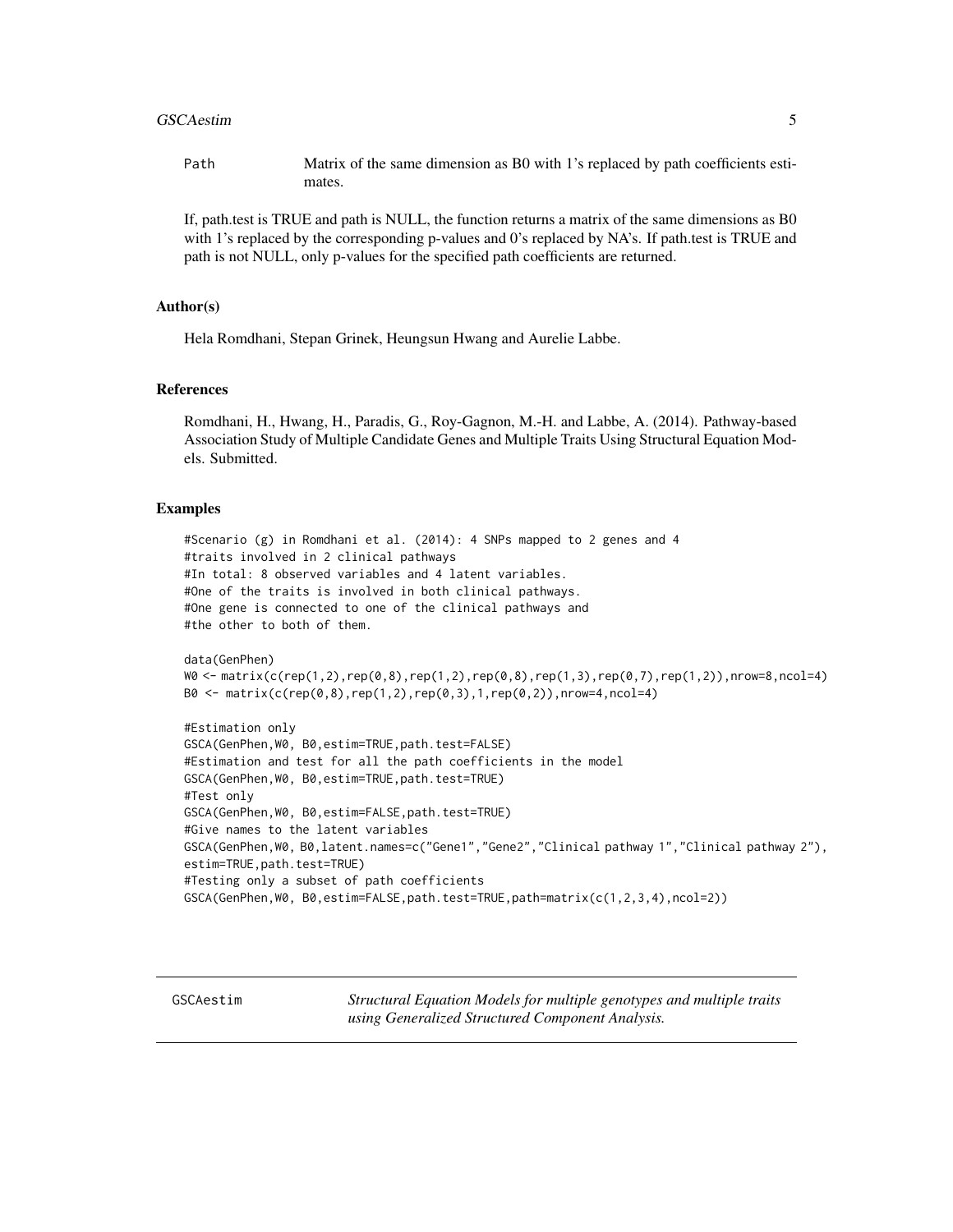#### **Description**

GSCAestim fits the Generalized Structured Component Analysis (GSCA) model to data on multiple genetic variants and multiple traits (see Romdhani et al., 2014). An Alternating Least-Squares algorithm (ALS) (de Leeuw, Young and Takane, 1976) is used to minimize a global least squares criterion. The ALS algorithm alternates between two main steps until convergence. In the first step, the weight coefficients are fixed, and the path coefficients are updated in the least-squares sense. In the second step, the weights are updated in the least-squares sense for fixed path coefficients.

#### Usage

GSCAestim(data,W0,B0)

#### Arguments

| data | Data frame containing the observed variables.                                                                                                                                                                                                                                                                                                                                                         |
|------|-------------------------------------------------------------------------------------------------------------------------------------------------------------------------------------------------------------------------------------------------------------------------------------------------------------------------------------------------------------------------------------------------------|
| WØ   | Matrix with 0's and 1's indicating connections between the observed variables<br>(genotypes and traits) and the latent variables (genes and clinical pathways).<br>The rows correspond to the observed variables in the same order as in data;<br>the columns to the latent variables. A value of 1 indicates an arrow from the<br>observed variable in the row to the latent variable in the column. |
| B0   | square matrix with 0's and 1's indicating connections among latent variables<br>(genes and clinical pathways). Both rows and columns correspond to the latent<br>variables. A value of 1 indicates an arrow directed from the latent variable in<br>the row to the latent variable in the column.                                                                                                     |

#### Value

Returns a list with 2 items.

| Weight | Matrix of the same dimension as W0 with 1's replaced by weight coefficients<br>estimates. |
|--------|-------------------------------------------------------------------------------------------|
| Path   | Matrix of the same dimension as B0 with 1's replaced by path coefficients esti-<br>mates. |

#### Author(s)

Hela Romdhani, Stepan Grinek, Heungsun Hwang and Aurelie Labbe

#### References

de Leeuw, J., Young, F. W., and Takane, Y. (1976). Additive structure in qualitative data: An alternating least squares method with optimal scaling features. *Psychometrika*, 41, 471-503.

Romdhani, H., Hwang, H., Paradis, G., Roy-Gagnon, M.-H. and Labbe, A. (2014). Pathway-based Association Study of Multiple Candidate Genes and Multiple Traits Using Structural Equation Models. Submitted.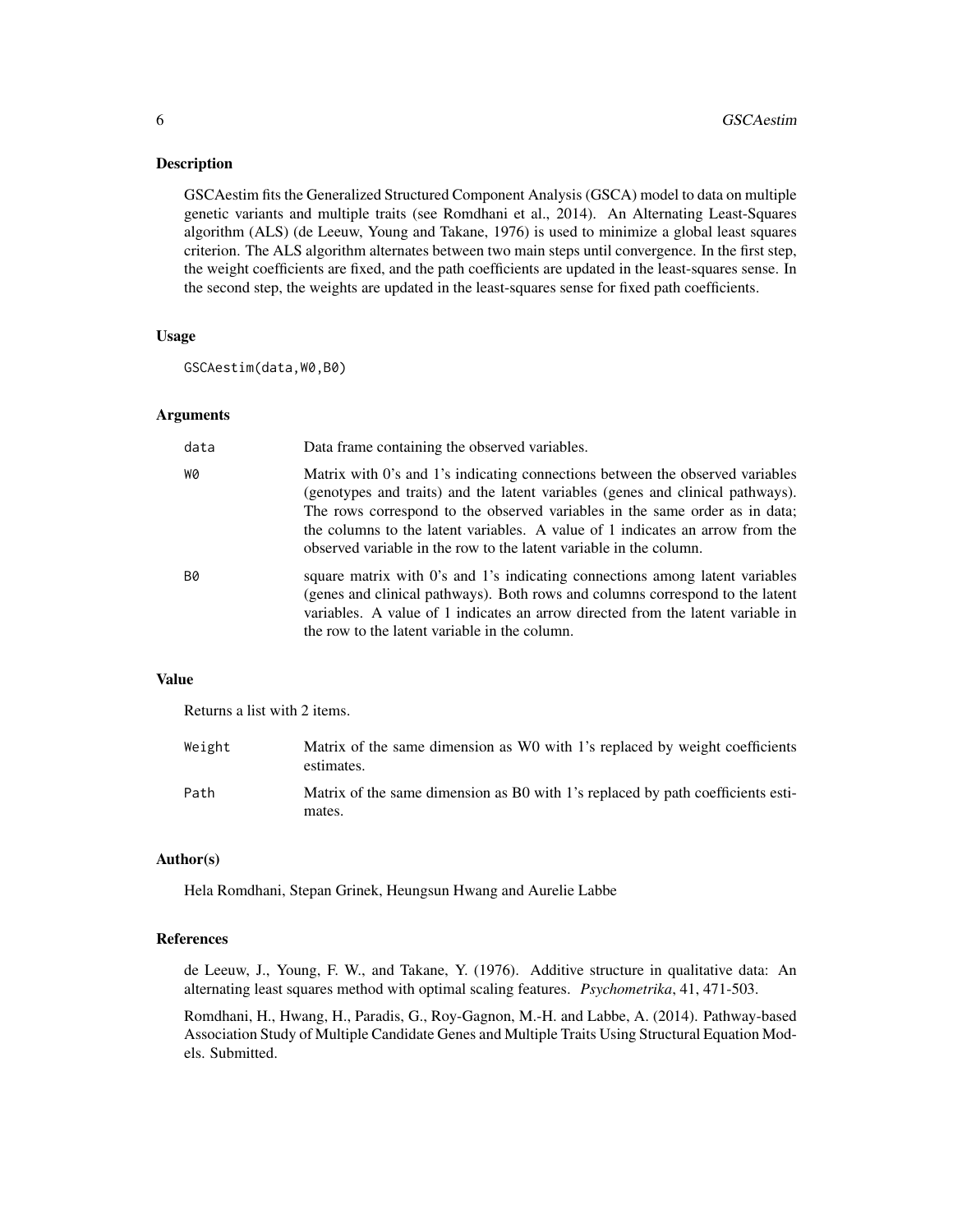#### <span id="page-6-0"></span> $QCAHS$   $7$

#### Examples

```
#Scenario (g) in Romdhani et al. (2014): 4 SNPs mapped to 2 genes
#and 4 traits involved in 2 clinical pathways.
#In total: 8 observed variables and 4 latent variables.
#One of the traits is involved in both clinical pathways.
#One gene is connected to one of the clinical pathways and the other
#to both of them.
data(GenPhen)
W0 <- matrix(c(rep(1,2),rep(0,8),rep(1,2),rep(0,8),rep(1,3),rep(0,7),rep(1,2)),nrow=8,ncol=4)
B0 \leq - \text{ matrix}(c(\text{rep}(0,8),\text{rep}(1,2),\text{rep}(0,3),1,\text{rep}(0,2)), nrow=4, ncol=4)
res<-GSCAestim(data=GenPhen,W0,B0)
```
QCAHS *Dataset used in the vignette.*

#### **Description**

Dataset contaning some variables of interest from the Quebec Child and Adolescent Health and Social Survey (QCAHS), observed on \$1707\$ French Canadian participants (860 boys and 847 girls). Detailed descriptions of the QCAHS design and methods can be found in Paradis et al. (2003). The dataset contains 8 traits (z-score transformation standardized for age and sex), 33 SNPs and 2 polymorphisms with more than two alleles.

#### Usage

data(GenPhen)

#### Format

A data frame of 49 columns and 1707 rows.

#### References

Romdhani, H., Hwang, H., Paradis, G., Roy-Gagnon, M.-H. and Labbe, A. (2014). Pathway-based Association Study of Multiple Candidate Genes and Multiple Traits Using Structural Equation Models, submitted. Paradis, G., Lambert, M., O'Loughlin, J., Lavallee, C., Aubin, J., Berthiaume, P., Ledoux, M., Delvin, E., Levy, E., and Hanley, J. (2003). The quebec child and adolescent health and social survey: design and methods of a cardiovascular risk factor survey for youth. Can J Cardiol, 19:523-531.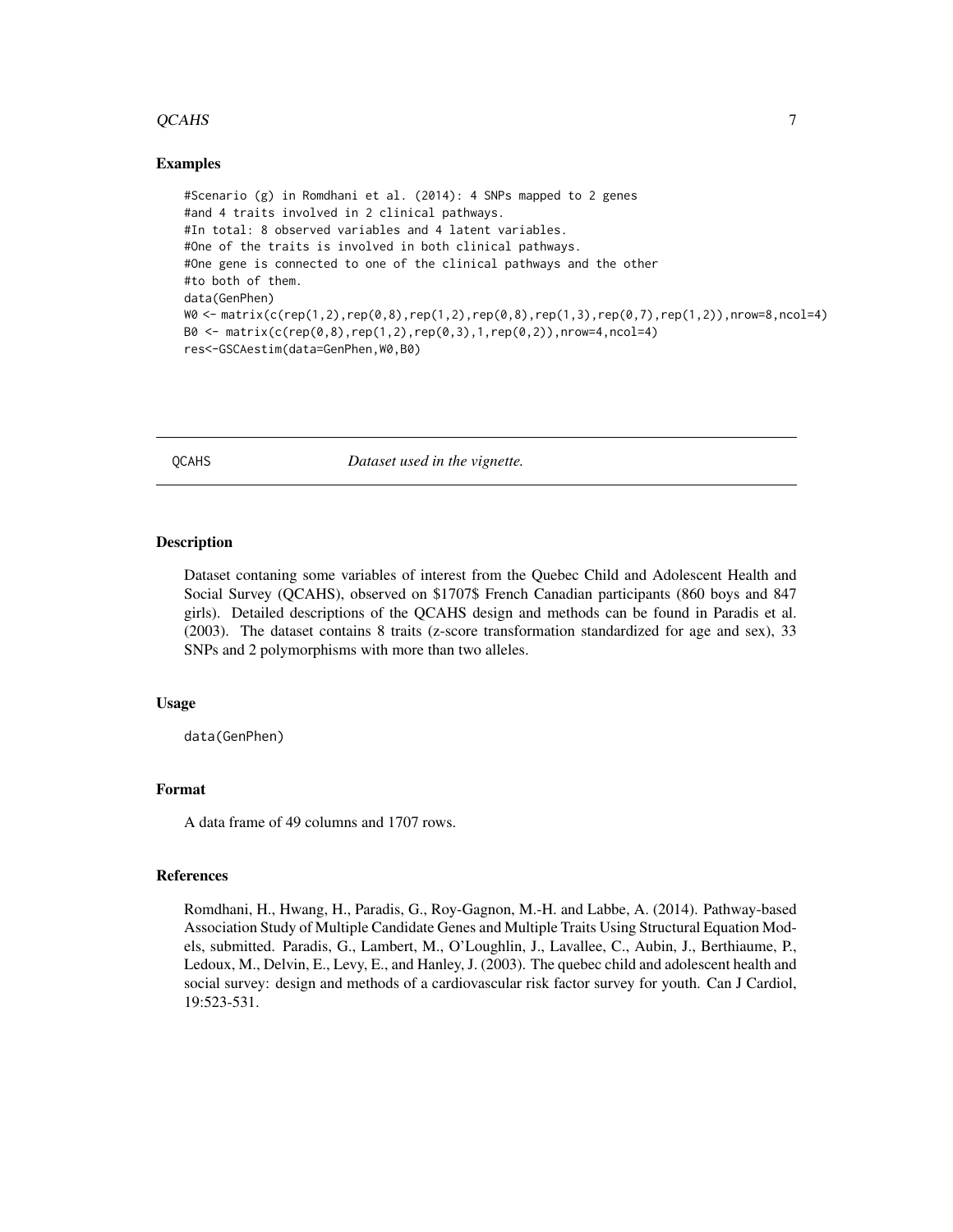#### <span id="page-7-0"></span>Description

A list of 3 matrices: Weight containing the weight estimates, Path containing path coefficients estimates and pvalues containing p-values for all path coefficients.

#### Usage

data(ResQCAHS)

#### Format

A list of 3 matrices.

W0 *Matrix indicating connections between the observed variables and the latent variables for QCAHS data.*

#### Description

Matrix indicating connections between the observed variables and the latent variables in the path model fitted to QCAHS data, used in the vignette to estimate the weight coefficients of the model.

#### Usage

data(W0)

#### Format

A matrix of 49 columns and 28 rows.